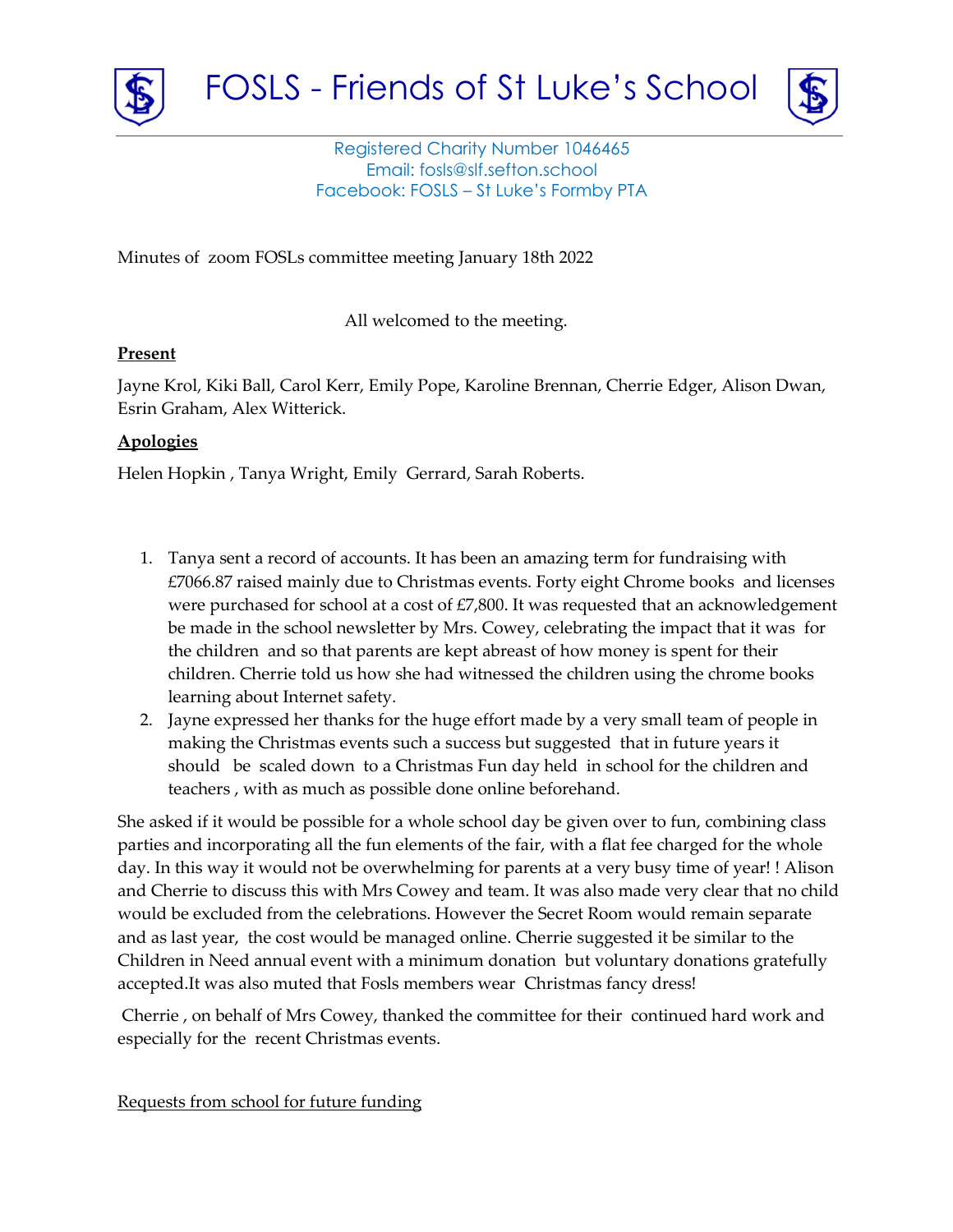We await Mrs Harper's costs for musical instruments and Year 1 staff have asked if they can submit their request nearer to June/July after an assessment of need.

Following the storm in November, the ROLA has now become a school priority for repair and replacement as insurance does not cover the whole cost.

**Crowdfunding** , our fundraising- donation page called Rocket Fund which is due to go live on February 1st , for eight weeks only , can only be used for one thing per academic year and whilst it was hoped to use this for repair of the music room, the ROLA must take priority. Kiki explained the importance of community involvement where crowdfunding is involved. Emily advised that we keep the focus on the importance of learning and guided play which incorporates a healthy lifestyle. Jayne and Kiki to work on a preview for the poster and Cherrie will send photos from school whilst Esrin agreed to help with the artwork. This will be Fosls main campaign for this term.

# **Library project**

Following analysis , review and a change within school regarding reading and books in use there will in future be just one library across the whole school. This is a major project which obviously will require funding and we await the final agreed plan of action from school.

Stationery. Packs. Mrs Cowey asked if these could be available throughout the school year and could include a White board pen (but not Black)? Jayne to arrange.

Class photos . Unfortunately due to time constraints, Mr.Edger will not be available to do them this year. Liz to organise via an outside company.

# **Fun events for this year**

We are planning a number of events this year to put a smile on the faces of our children.

**Animal Themed Mufti Day** - Friday 4/2/22. Children can come to school wearing animal costumes, onesies, patterned clothing , accessories. £ 1 donation to FOSLs.

**Easter Treats.** Given the success of last half term sweet treat packs it was agreed to do them again for the Easter half term. On sale from March 1st . Jayne and Alex coordinating.

**World Book Day** - Thursday 3/3/22. Story time after school, between 6-7 pm when children can dress in pyjamas and have milk and cookies with a number of stories read to them. £3 donation to FOSLs. We are also hoping to have a Book donation and sale event. TBC

**Summer Disco -** date in June TBC

**Jubilee Day Themed Mufti -** Friday June 10th. Children and staff can wear Red , White and Blue clothing or dress as royalty. No charge.

# **Any other business.**